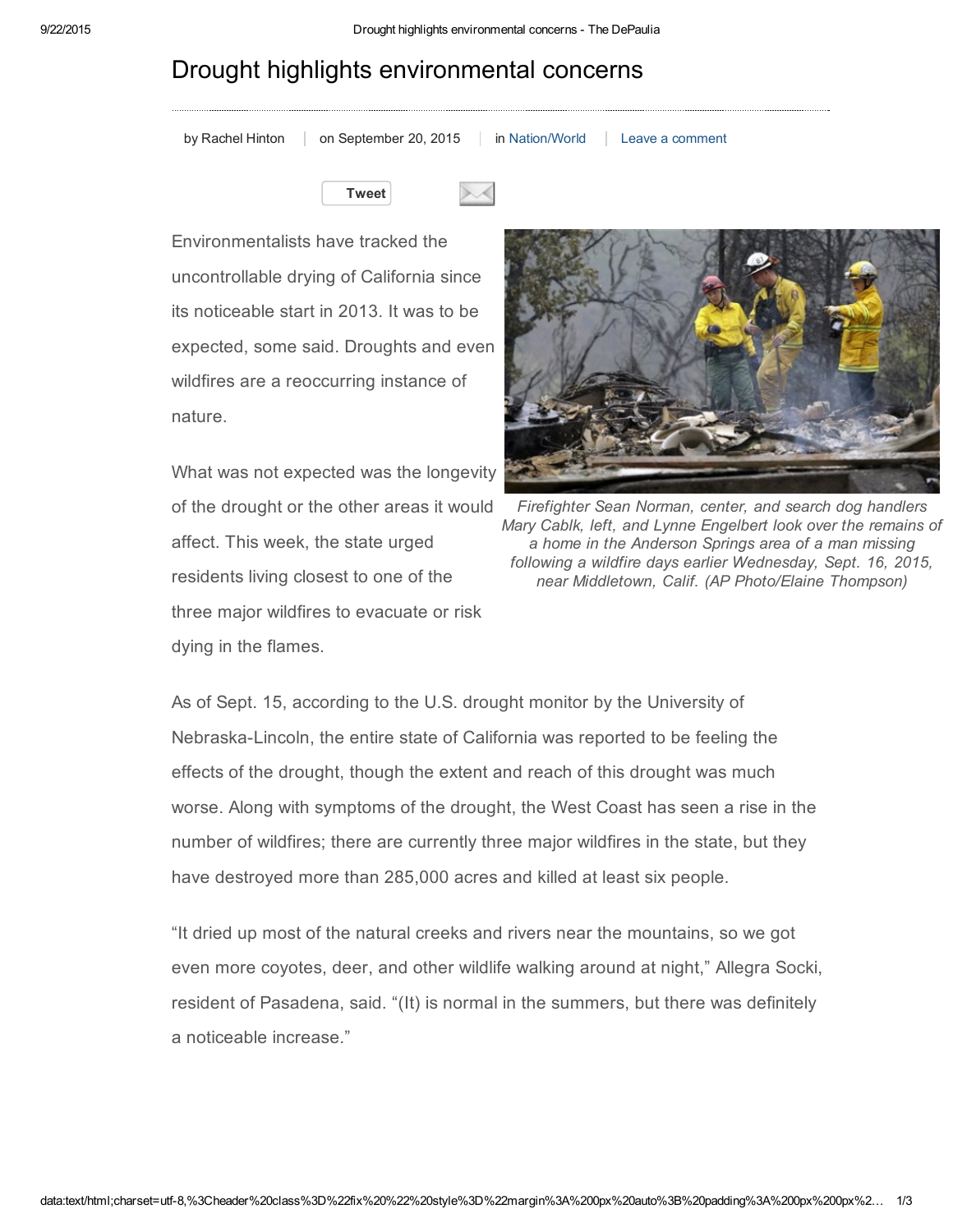## 9/22/2015 Drought highlights environmental concerns The DePaulia

Jerry Brown, governor of the state, ordered California's first water restrictions in April to try to conserve the state's evaporating resources, but the effects for residents have already been felt.

Food production in the region is being hit hard. Fruit and vegetable prices are rising, which may be connected to the drought in the region. Ocean temperatures have risen and people living near the Pacific have noticed fish, whales and other marine animals around the coast that they've never seen before.

"We always react too late to things," Thomas Murphy, an environmental science professor said of the response to the drought. "The simple explanation is that you don't know what the issue is going to bring. California regularly has droughts but they come and they go and they're much less severe."

One possible cause of the drought is the warming of the planet. The connection to warming is one that Murphy said people don't understand about the current environmental situation. He believes these droughts are a natural occurrence made more severe by global warming and environmental degradation; ice caps are melting and rain fall in areas that need it most, like California, are nowhere near the levels needed to extinguish the effects of the drought.

The nation is unable to predict what's going to happen, Murphy said, and leaders don't concretely know the causes, as well as how severe this drought is going to be this time. All residents and those watching the situation can do is hope for the best, Alan Berman, president of the Disaster Recovery Institute, said.

"California did what they could to conserve water, but it's a highly agricultural state," Berman said. "There are lots of ongoing efforts to help, there's been support from the government and we're starting to use 'careful agriculture,' or selectively setting farm land aside. It's unfortunate that we don't know when it will end, but we can hope that it's short."